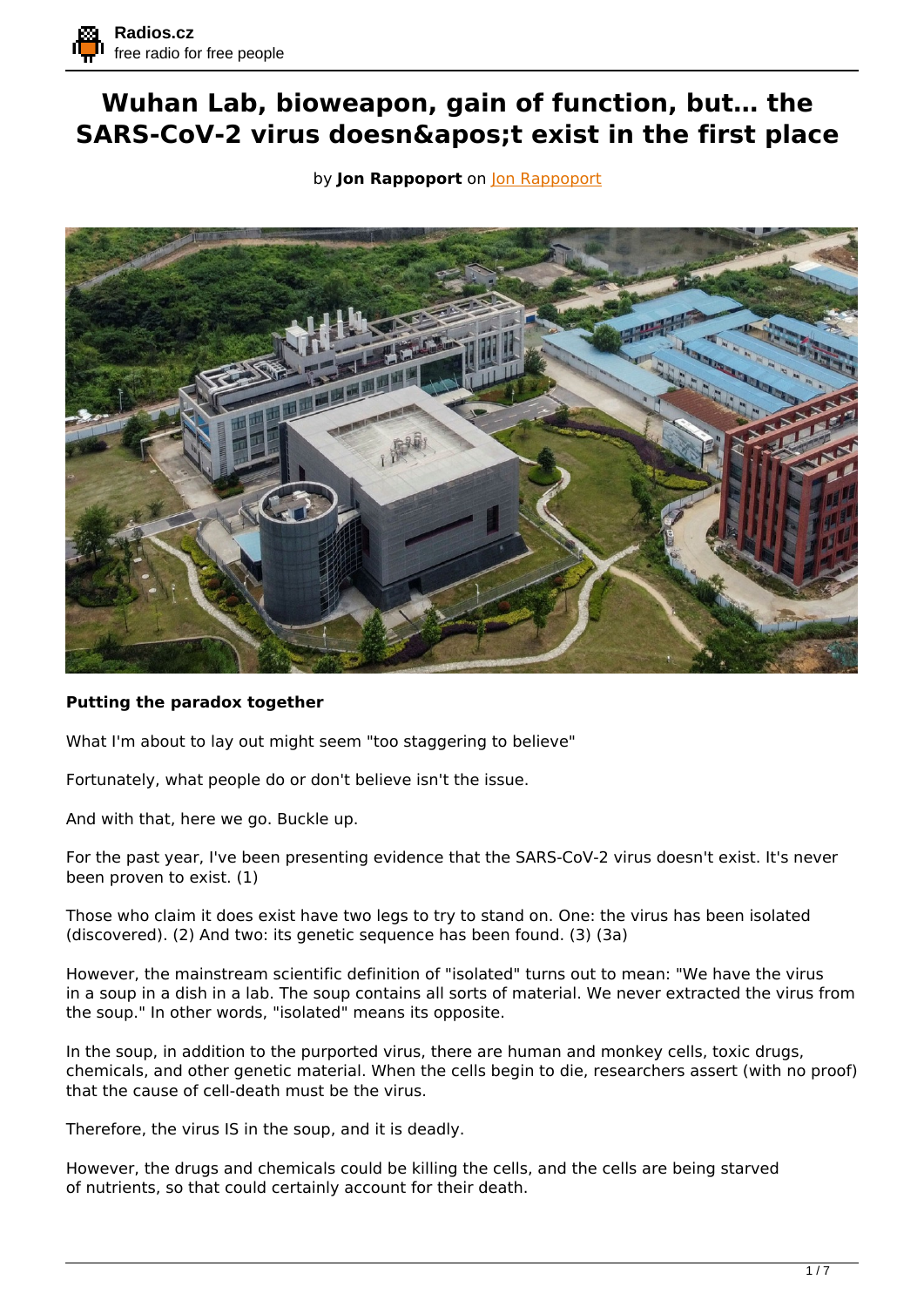

Bottom line: There is no proof of isolation. It isn't even close. There is no evidence that the purported virus is in the soup.

I've published a typical account of virus-isolation from a study, and Dr. Andrew Kaufman did a stepby step analysis of this process and tore it to pieces. I published his analysis. Dr. Kaufman showed there was no merit to the claim that SARS-CoV-2 had been isolated. (2)

What about the genetic sequencing of the virus? You can't sequence something you haven't isolated (discovered). To claim you have sequenced it would be like saying, "We have a generic fragment of iron dust, and we know it comes from a 1932 Ford Moon Rover fender." There was never a 1932 Ford Moon Rover.

Researchers presume, assume, guess, pretend that "SARS-CoV-2" WOULD HAVE certain pieces of genetic material, and referring to libraries which contain data about such material, they use a computer program to cobble together pieces of data and present a genetic portrait of "SARS-CoV-2." (3) (3a)

If we were discussing a science fiction novel about a virus, we might say, "That's an interesting genetic sequence. An interesting castle in the air."

 Now-to bridge over from this part of the article to the Wuhan lab, gain of function research, tweaking a coronavirus to produce a dangerous entity, we need to know one thing:

Mainstream researchers-virologists, molecular biologists-BELIEVE they are working with a real virus. Most of them certainly believe this. They are married to their fallacious and fantastical processes of proving a given virus exists.

And because they believe, so do politicians and public health officials and military leaders.

Therefore, we could certainly say, if the evidence is convincing, that there has been an effort to ramp up the function of a coronavirus in Wuhan.

But EFFORT and TRYING have nothing to do with the truth.

Based on unproven and untenable beliefs, people have TRIED TO DO all sorts of things. And some of those people have CLAIMED that they SUCCEEDED.

Therefore, it's really quite easy to see how a) the virus has never been proven to exist and b) some researchers have been trying to ramp up the function of a fantasy they call a virus.

"But…but if the virus doesn't exist, what are these researchers in their lab in Wuhan doing? What are they working with? What's going on?"

Yes, I like that question. But you see, in the Church of the Virus, the inner sanctum, the holy of holies-THE HIGH-SECURITY LAB-is not open to you or me or anyone from the outside.

We (and dissenting scientists) can't look over researchers' shoulders. We can't film every step they take. We can't stop them at any point and make them explain what they're actually doing. We can't say, "You just fabricated a conclusion out of thin air, so justify it." We can't challenge their ironclad beliefs about the truth and validity of their procedures as they're actually carrying out those procedural steps.

"What? You call that isolation? You didn't isolate anything. You just stirred the soup in the dish. Explain yourself. And the gene you say you just tweaked? What gene? Let's go back over that again. You just fiddled with DATA about a gene in a so-called virus. Makes no sense. Let's review that move. Let's break it down."

No, we can't do any of this.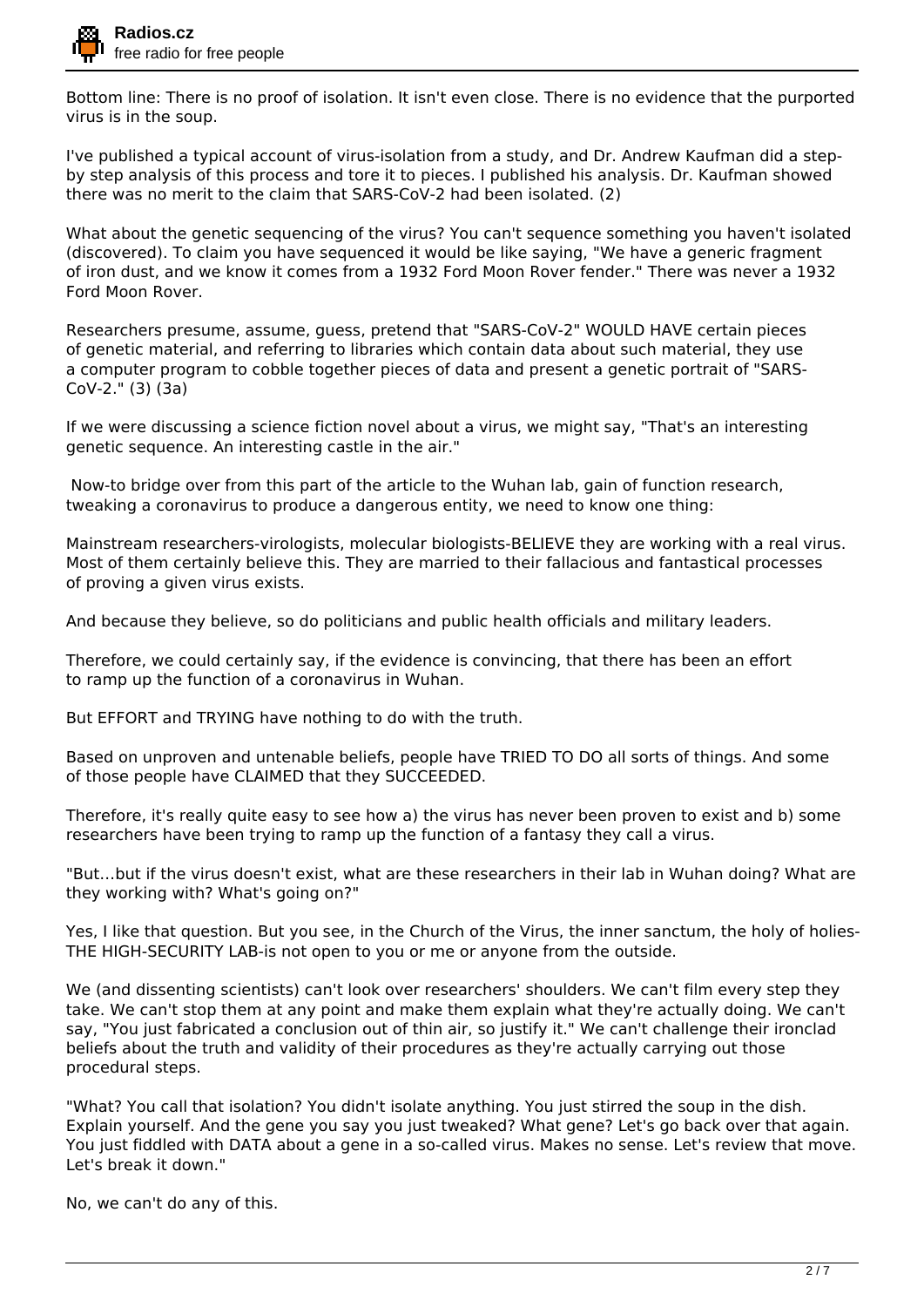

Instead, we're supposed to have faith in what these researchers have faith in.

If this amounts to science, Kool-Aid is the nectar of the gods.

"Excuse me, Doctor Towering-Arrogant, but you just plugged your latest 'finding' into a computer program, which is supposed to spit out the genetic sequence of the 'new tweaked virus you just created'."

"Yes? So?"

"First of all, you're working with DATA here, not actual physical material. But we'll put that aside for the moment. I want to know exactly what's in this computer program. These five people standing with me here in the lab? They're software pros. They have no allegiance to any government or funding entity. I want them to take the computer program apart and analyze it."

"I'm not responsible for the program."

"Who is?"

"Colleagues. I don't know them personally."

"Well, get them in here now. All research stops until we have them here in the lab. They'll open the whole computer program to the light of day, explain it, and then I'll have my people go through it with a fine-tooth comb."

"That's outrageous. Why?"

"To see if the program is credible, or just another fantasy constructed to give the false appearance that you're actually sequencing something."

We're not permitted to do that, either.

We're in Church. We must accept all the prescribed articles of faith.

For those people who not only claim SARS-CoV-2 was tweaked or invented in a Wuhan lab, but was made deadly there…they should consider the extraordinary lengths to which public health officials have gone to FALSELY pump up COVID case and death numbers.

None of that pumping would be necessary if an actual PANDEMIC virus existed and were loose in the world.

During the past year, I've covered all the criminal schemes to inflate case numbers. To cite just one scheme: Running the PCR test at an unconscionably high sensitivity has automatically created millions and millions of "positive COVID cases." In concert with this fraud, the CDC has changed its definition of "a case," so people who test positive but remain healthy with no symptoms can be counted as "COVID cases." (4) (4a) (4b)

 Now, I'm going to present a Part Two to this article. It isn't necessary, but some people are thinking: "If it isn't the virus, why are so many people dying?" I've written perhaps a dozen pieces that answer this question. Here is a shortened version:

-The disease switcheroo; they don't teach this in medical school.

I've mentioned this shell game hundreds of times in articles and lectures over the years. Here I want to boil it down to a protocol that has earned the medical cartel trillions of dollars.

We begin the story with an "outbreak." Somewhere on Earth, we are told there is a cluster of unusual cases of illness.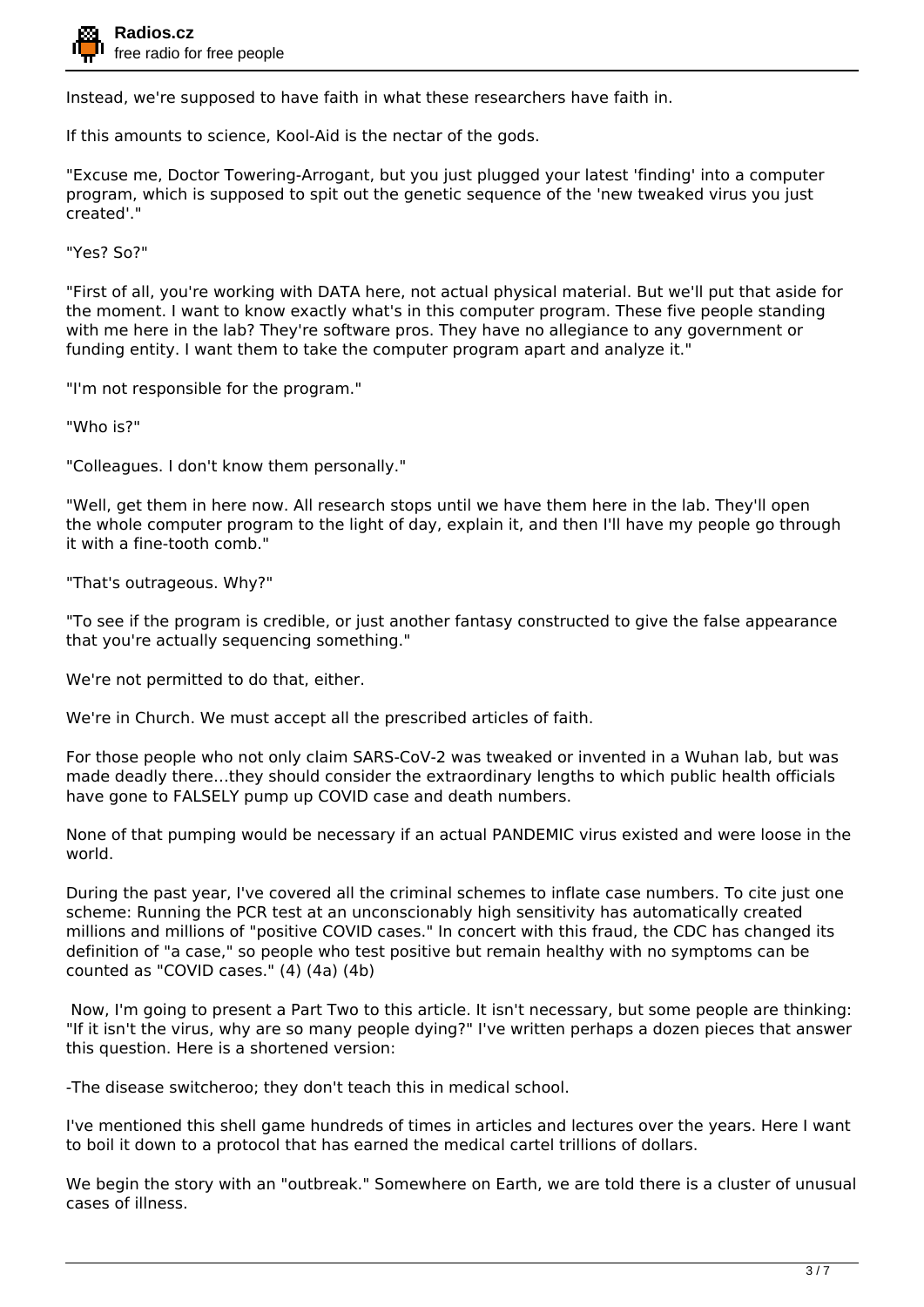

The key word is "unusual." Otherwise, who would care? People would instead say, "Forty people in Wuhan have lung congestion." And that would spark no interest.

In Wuhan, it was "unusual pneumonia." How so? No convincing answer. Some people have cited a "ground glass" appearance in pictures of patients' lungs. Meaning gray areas, or opacity. Another claim: patients had extreme shortness of breath.

But opacity and shortness of breath were mentioned and described in medical literature long before COVID.

Something else must be offered, to justify the term "unusual cases." And we get it almost immediately, while we're still trying to figure out what makes these patients' illness new and different:

It's a virus. A never-before-seen virus.

Already a switcheroo is in progress. There is actually nothing unusual in the Wuhan cluster of cases. And just as we're about to realize that, we're hit with "new virus." And then we forget there was no reason to look for a new virus in the first place.

Deadly air pollution has been hanging over Wuhan for a long time. It explains all sorts of lung infections, including pneumonia, the cardinal COVID symptom. And by the way, roughly 300,000 people in China die every year from pneumonia. (5) (5a) (5b) (5c) (5d)

The "new virus" is trumpeted. But of course, as I've demonstrated many times, it hasn't actually been found. No one isolated it. The so-called genetic sequencing of it was a fictional castle in the air based on supposition. How could it be otherwise? No one has an isolated and purified specimen of the virus that can be analyzed.

Accepting "new virus" as fact produces this situation: a list of very familiar clinical symptoms can now be called unique, because the cause is unique.

Suddenly, cough, chills, fever, fatigue, congestion, shortness of breath-which have been called flu, or just infection, or other names-are COVID. That's the big switcheroo.

Next step: provide a diagnostic test for "the virus" that would automatically spit out false-positives like water from a firehouse. That's the PCR. I've taken the PCR apart six ways from Sunday and exposed it as a fraud.

With the PCR in hand, the switcheroo is deepened. That list of familiar illness symptoms-taken together with the test-paints the picture of millions of cases of a "new plague."

All this fabrication is on the order of-"Hey, Jim, sales of our widget number 6 are in the toilet. What can we do? Unless…let's call it widget number 7, put it in a new box…"

People say, "But there ARE mysterious COVID cases that can't be explained away as repackaged lung infections…"

Of course there are. When you make the net big enough, it will sweep in groups of cases that seem to defy explanation. But when you move in close enough, you discover a variety of factors that cause illness and death. New poisonous vaccination campaigns, toxic pesticides, lagoons of feces in giant pig factory-farms, opioid drugs; even various electromagnetic technologies.

I first caught on to the switcheroo in 1987, when I was doing research for my first book, *AIDS INC*. Scientists in Africa were investigating a "new" outbreak among people who, "incidentally," were suffering from protein-calorie malnutrition, hunger, and starvation.

The scientists, cheap con artists that they were, called this "wasting syndrome," then "Slim disease,"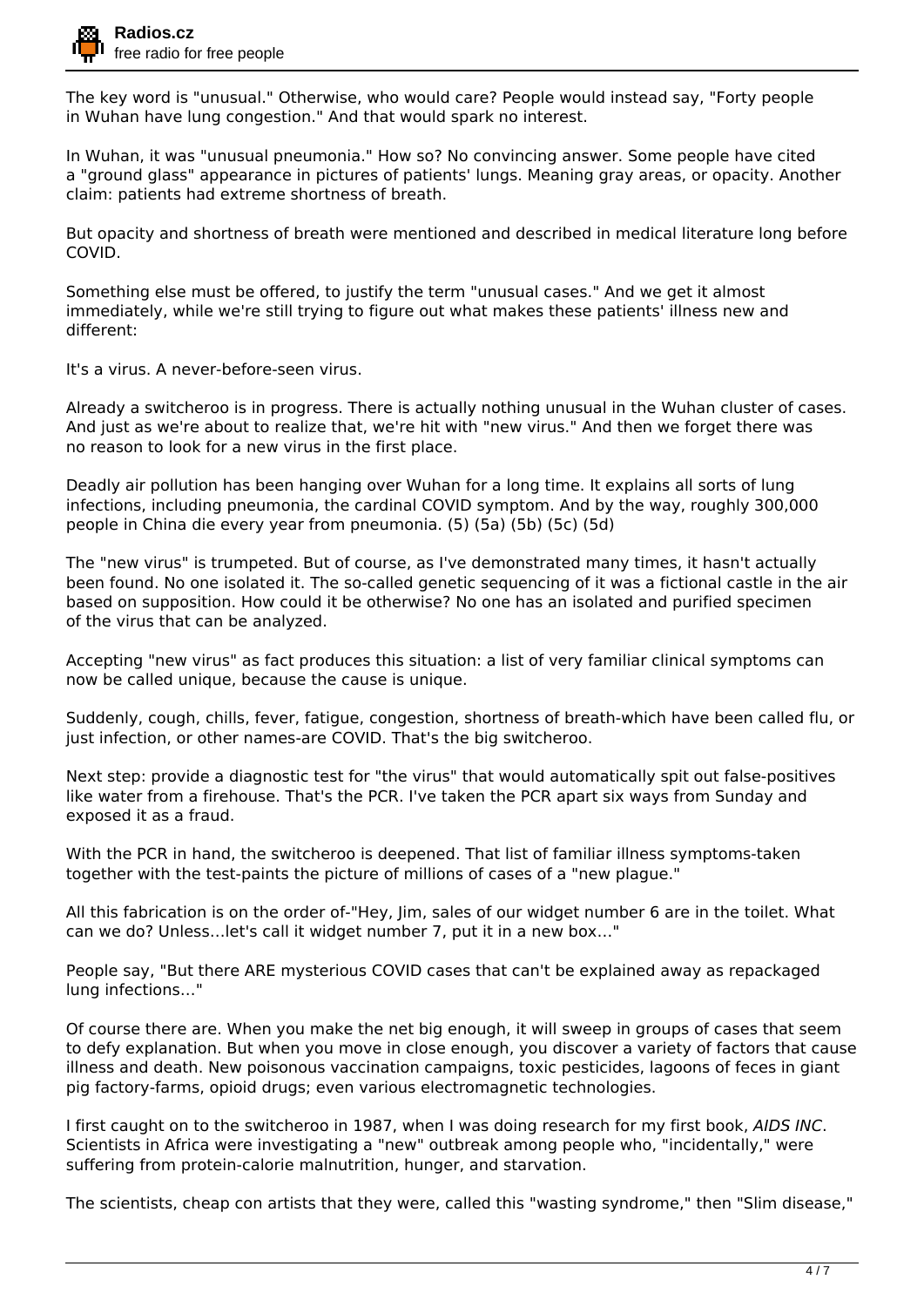and finally "AIDS." They announced the cause was HIV-a virus no one had isolated.

And lurking in the background, if you needed another cause of illness and death, there was the infamous World Health Organization mass smallpox-vaccination campaign in Africa, one of the most dangerous mass medical experiments ever carried out on a population. That campaign had wrapped up injecting millions of people several years before "the discovery of AIDS."

The campaign was so dangerous that, at a secret WHO meeting in Geneva, a decision was made never to use that vaccine again, because it had caused smallpox (or something that looked like it).

In 1987, I combed through volumes of medical journals at the UCLA bio-med library, and discovered that the single most prevalent cause of T-cell depletion ("AIDS") in the world is MALNUTRITION.

In Africa, malnutrition, hunger, starvation, contaminated water supplies, lack of basic sanitation, toxic vaccines, grinding poverty, war, fertile farm land stolen from the people by major agricultural corporations, toxic medical drugs…were all repackaged as a new disease caused by a new virus, HIV.

I then went on to study every so-called high-risk group for AIDS. I found that in each group, all the "AIDS symptoms" could be explained by non-viral causes.

At that point, I realized I was looking at a classic intelligence-agency-type covert operation, applied within the medical universe. The virus was the cover story. It was being use to hide ongoing government and corporate crimes. For example-forced starvation.

A con is a con.

Only the disease-names are changed, to protect the guilty.

With COVID, you must also consider the following: an extraordinarily high percentage of cases and deaths are occurring in people over the age of 65. The elderly. Many of these people are living in nursing homes and other long-term care facilities.

IB Times, 7/27/20: "New research from the Kaiser Family Foundation has indicated that while adults 65 and older only account for 16% of the U.S. population, they make up 80% of COVID-19 deaths." (6)

CDC, May 14, 2021: "8 out 10 COVID-19 deaths reported in the US have been in adults 65 years old and older." (7)

Why are these older people dying?

Because they have long-standing serious health problems. And for years, even decades, they've been treated with an array of toxic medical drugs.

Then, in 2020, they're terrified they might be diagnosed with COVID. And then they ARE diagnosed. Which ramps up their terror.

On top of all of this, they're neglected by nursing home staffs, even handled brutally in some cases. They're isolated "because of COVID," imprisoned, cut off from family and friends. They're alone.

So they give up and fold up and die.

No virus required as an explanation.

In a large study of New York state hospitals, it was discovered that people over the age of 65 who were diagnosed with COVID, and put on breathing ventilators, died at the rate of 97.2 percent. (8) (8a) (8b) (8c) (8d)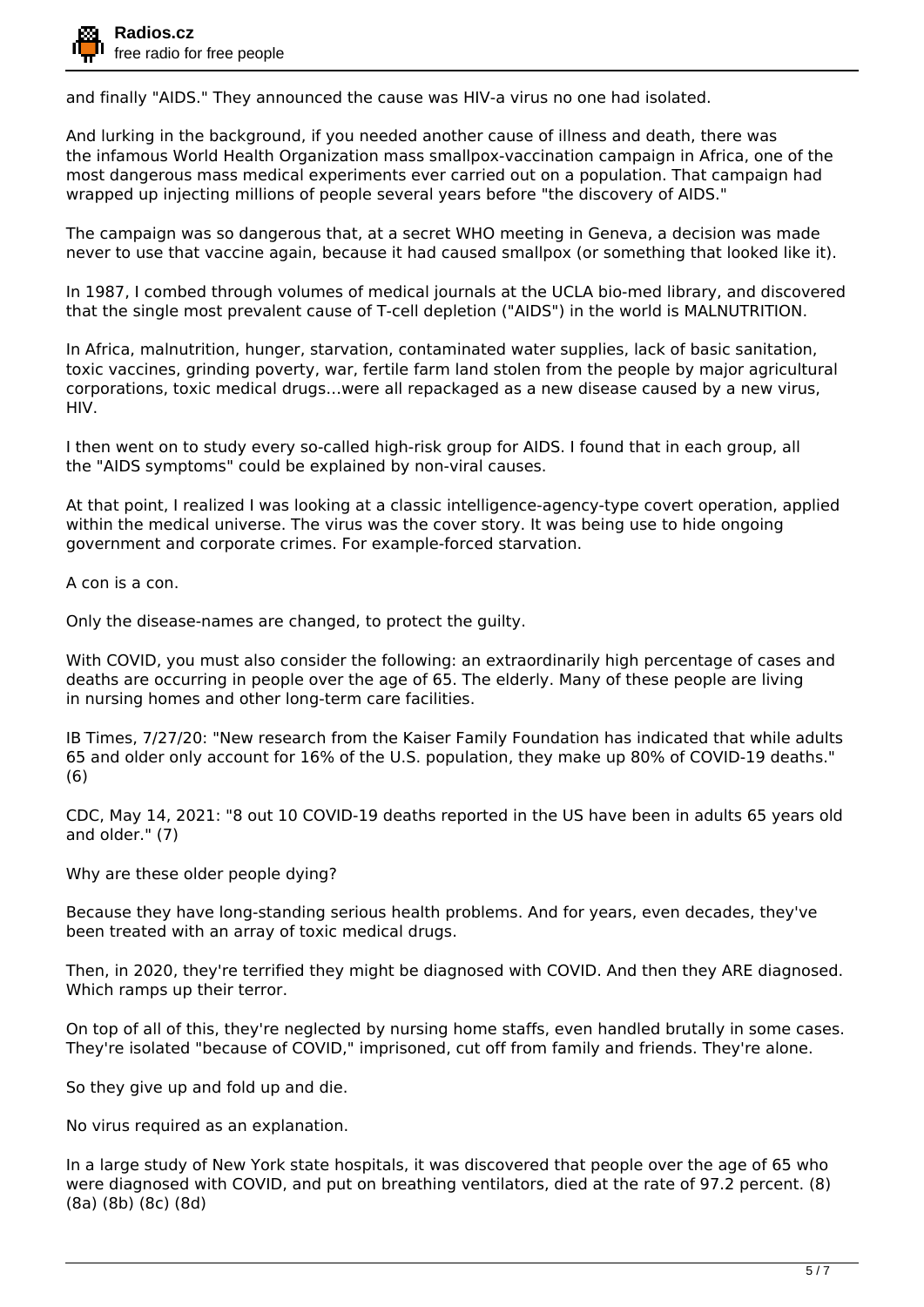

No matter what the prior condition of the patient, any treatment that has a death rate of 97.2 percent must be discontinued at once. But it wasn't discontinued. It still goes on. This amounts to murder.

"People are dying, it must be the virus." No. Wrong.

There is no "it". People dying from various causes are fictionally brought under one umbrella, called COVID-19.

This is titanic fraud, tragedy, mass murder-murder compounded many times by the destructive vaccine, aka genetic treatment.

It didn't originate in a lab in Wuhan.

But the story that it did originate there cements the premise, in many minds, that we are dealing with a virus.

Quite convenient.

The Wuhan lab, intentionally or unintentionally, becomes a cover story that obscures the truth.

For further reading, see *"The China lockdown, Sun Tzu, and the Art of War"* (9) and *"Meet the Medical CIA"* (10)

## **SOURCES:**

- (1) [the-pandemic-virus-that-doesnt-exist](https://blog.nomorefakenews.com/2021/05/20/the-pandemic-virus-that-doesnt-exist/)
- (2) [isolation-of-sars-cov-2-refuted-in-step-by-step-analysis-of-claim](https://blog.nomorefakenews.com/2021/04/21/isolation-of-sars-cov-2-refuted-in-step-by-step-analysis-of-claim/)
- (3) [the-virus-that-isnt-there-genetic-sequencing-and-the-magic-trick](https://blog.nomorefakenews.com/2020/10/22/the-virus-that-isnt-there-genetic-sequencing-and-the-magic-trick/)
- (3a) [dr-tom-cowan-explores-the-covid-virus-invented-out-of-sheer-nonsense](https://blog.nomorefakenews.com/2020/10/19/dr-tom-cowan-explores-the-covid-virus-invented-out-of-sheer-nonsense/)
- (4) [smoking-gun-fauci-states-covid-test-has-fatal-flaw](https://blog.nomorefakenews.com/2020/11/06/smoking-gun-fauci-states-covid-test-has-fatal-flaw/)
- (4a) [fauci-states-covid-pcr-test-has-fatal-flaw-confession](https://blog.nomorefakenews.com/2021/02/22/fauci-states-covid-pcr-test-has-fatal-flaw-confession/)
- (4b) [fauci-smoking-gun-evidence-pandemic-fraud](https://blog.nomorefakenews.com/2021/04/20/fauci-smoking-gun-evidence-pandemic-fraud/)
- (5) [covid-jim-west-expands-his-research-on-pollution-not-the-virus](https://blog.nomorefakenews.com/2020/05/19/covid-jim-west-expands-his-research-on-pollution-not-the-virus/)
- (5a) [more-on-china-pollution-and-the-coronavirus-cover-story](https://blog.nomorefakenews.com/2020/03/03/more-on-china-pollution-and-the-coronavirus-cover-story/)
- (5b) [wuhan-and-the-polluted-air-as-a-cause-of-epidemic-illness](https://blog.nomorefakenews.com/2020/02/23/wuhan-and-the-polluted-air-as-a-cause-of-epidemic-illness/)
- (5c) [what-are-the-chinese-hiding-in-wuhan](https://blog.nomorefakenews.com/2020/01/27/what-are-the-chinese-hiding-in-wuhan/)
- (5d) [covid-if-there-is-no-virus-why-are-people-dying](https://blog.nomorefakenews.com/2021/01/29/covid-if-there-is-no-virus-why-are-people-dying/)
- (6) [what-share-of-people-who-have-died-of-covid-19-are-65-and-older-and-how-does-it-vary-by-state](https://www.kff.org/coronavirus-covid-19/issue-brief/what-share-of-people-who-have-died-of-covid-19-are-65-and-older-and-how-does-it-vary-by-state/)
- (7) [older-adults](https://web.archive.org/web/20200515074622/https://www.cdc.gov/coronavirus/2019-ncov/need-extra-precautions/older-adults.html)
- (8a) [military-nurse-at-covid-epicenter-hospital-its-murder](https://blog.nomorefakenews.com/2020/06/12/military-nurse-at-covid-epicenter-hospital-its-murder/)
- (8b) [death-by-killing-old-people-not-covid-the-basic-deception](https://blog.nomorefakenews.com/2020/06/30/death-by-killing-old-people-not-covid-the-basic-deception/)